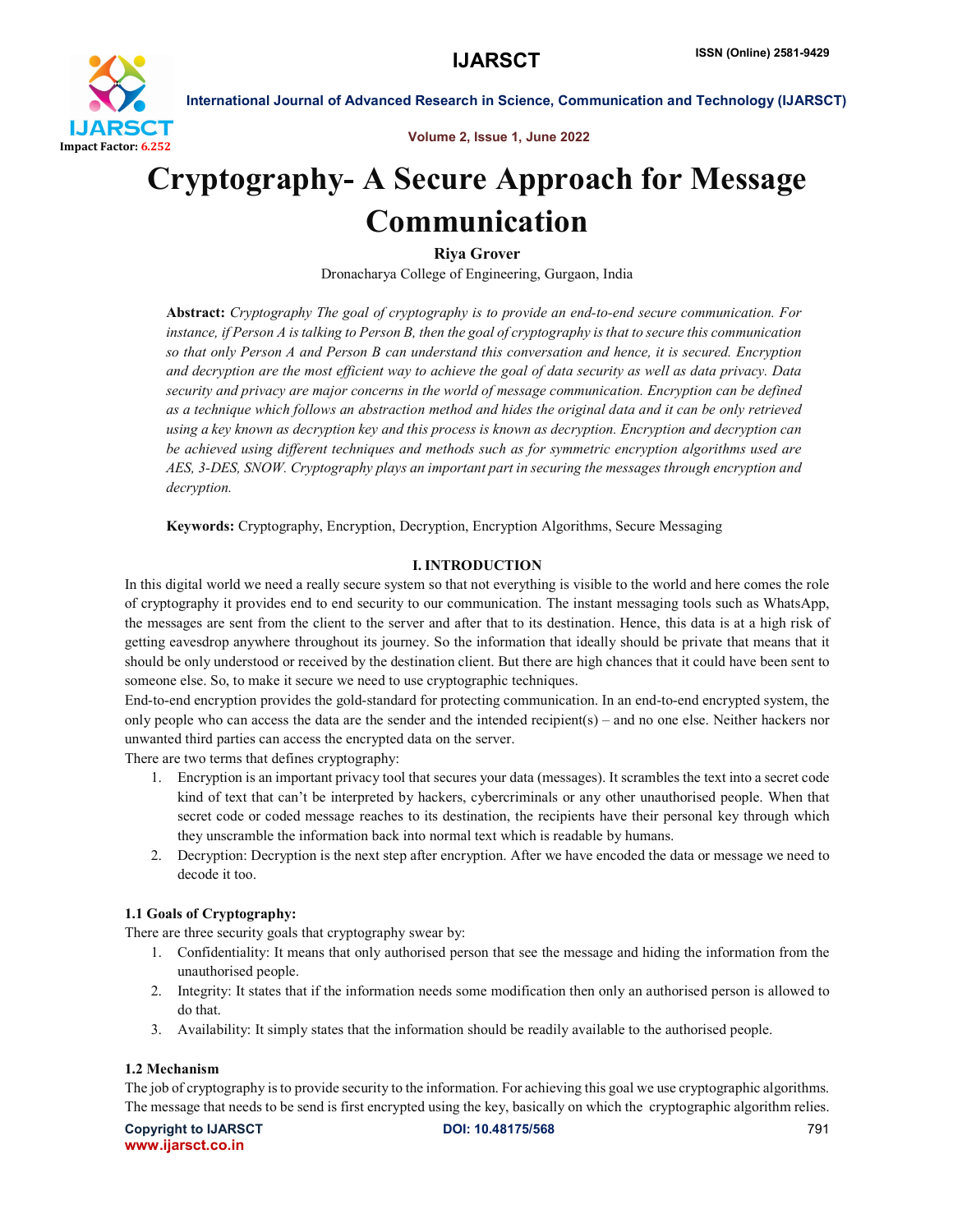

International Journal of Advanced Research in Science, Communication and Technology (IJARSCT)

### Volume 2, Issue 1, June 2022

The key is nothing but a secret piece that helps in doing encryption and decryption. So, if any attacker need to crack the message, they would require the key.

There are two types of attacks that can happen:

- 1. Cryptographic Attacks: In this type of attacks, attackers usually apply mathematical techniques to crack the secret key rather that following the brute force technique
- 2. Non-Cryptographic Attacks: In this attackers does not exploit the mathematical weakness of cryptographic algorithms rather it majorly applies brute force methods that is trying all possibilities.

# 1.3 Cryptographic Algorithms

There are basically two types of encryption techniques. Those two types are the symmetric and asymmetric encoding algorithms. For example: AES, DES, 3DES, E-DES, BLOW FISH, SEAL, RC2, RC4 and RC6 which all have to do with bilateral algorithms. In contrast to RSA, ECC, EEE, DH, ELGAMAL ALGORITHM and DSA, which are relevant to unilateral algorithm.

#### A. DES (Data Encryption Standard)

DES was introduced in IBM in the year 1972. The aim of the DES algorithm is to offer a strategy to keep safe a crucial financial database. The encipher instructions are:

- DES receives data of 64-bit long ordinary message and 56 bit key and comes up with 64-bit block.
- The ordinary text block needs to modulate the bits.
- The 8 similar bits are eliminated from the key through exposing the key to its key permutation.

There are several steps (as shown in the diagram) through which it will produce the readable message and the key :